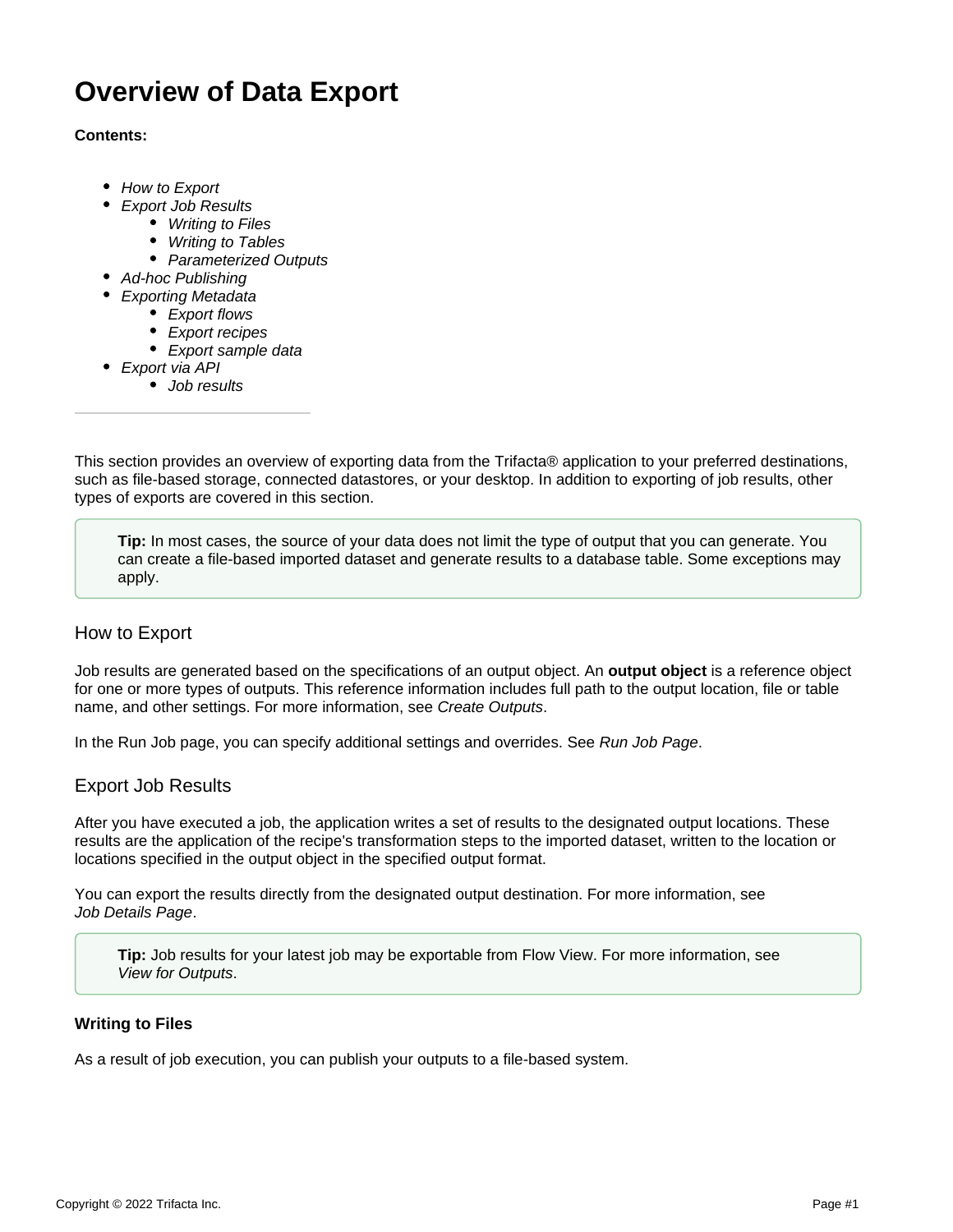**NOTE:** You must have write permissions to the location where you are writing your output files. These permissions should be set up during initial configuration of the product. For more information, please contact your administrator.

Defaults for file-based outputs:

- Files are written to your designated output directory on the backend datastore. As needed, you can modify your default output directory. For more information, see [Storage Config Page](https://docs.trifacta.com/display/AWS/Storage+Config+Page).
- Files are written in CSV format to the designated location.

You can modify the publishing action and generate results in your preferred formats.

- For more information on changing file output settings, see [File Settings](https://docs.trifacta.com/display/AWS/File+Settings).
- For more information on supported file formats, see [Supported File Formats](https://docs.trifacta.com/display/AWS/Supported+File+Formats).

# <span id="page-1-0"></span>**Writing to Tables**

You can export generated results directly to a connected relational database.

**Tip:** Some relational connection types support read-only or write-only connections.

The Trifacta application writes results to a database through an object called a connection. A **connection** is a configuration object that defines the interface between the application and the database. Among its properties are a set of credentials that provide access.

**NOTE:** You must have write permissions to the database where you are writing your output tables. These permissions must be enabled by a database administrator outside of the product.

**NOTE:** Connections can be shared among users. When a user chooses to share a connection, the user can also choose to share credentials. If credentials are not shared, other users must provide their own credentials if they wish to use the connection. For more information, see [Share a Connection](https://docs.trifacta.com/display/AWS/Share+a+Connection).

For relational databases, the Trifacta application passes the information in the connection definition to a thirdparty driver that performs the actual connection. Thereafter, the Trifacta application maintains the open connection as long as it is needed to write results. After the results are written, the connection is closed.

When you choose to write results to a table:

- Through the connection, you browse and select the database to which to write the results.
- You can choose to write to an existing table or to a new one.
- You can specify one of the following publishing actions on the table you selected:
	- **New**: Each run generates a new table with a timestamp appended to the name. For example, myexa mple\_test\_1.csv.
	- **Update**: Each run adds any new results to the end of the table.
	- **Truncate**: With each run, all rows columns of data in a table is removed and retain the empty table as an object.
	- **Load**: With each run, the table is dropped (deleted), and all data is deleted. A new table with the same name is created, and any new results are added to it.
	- **Merge:** Some databases may support merge (upsert) operations.

<span id="page-1-1"></span>Additional options may be available, depending on the connection. For more information, see [Relational Table Settings](https://docs.trifacta.com/display/AWS/Relational+Table+Settings).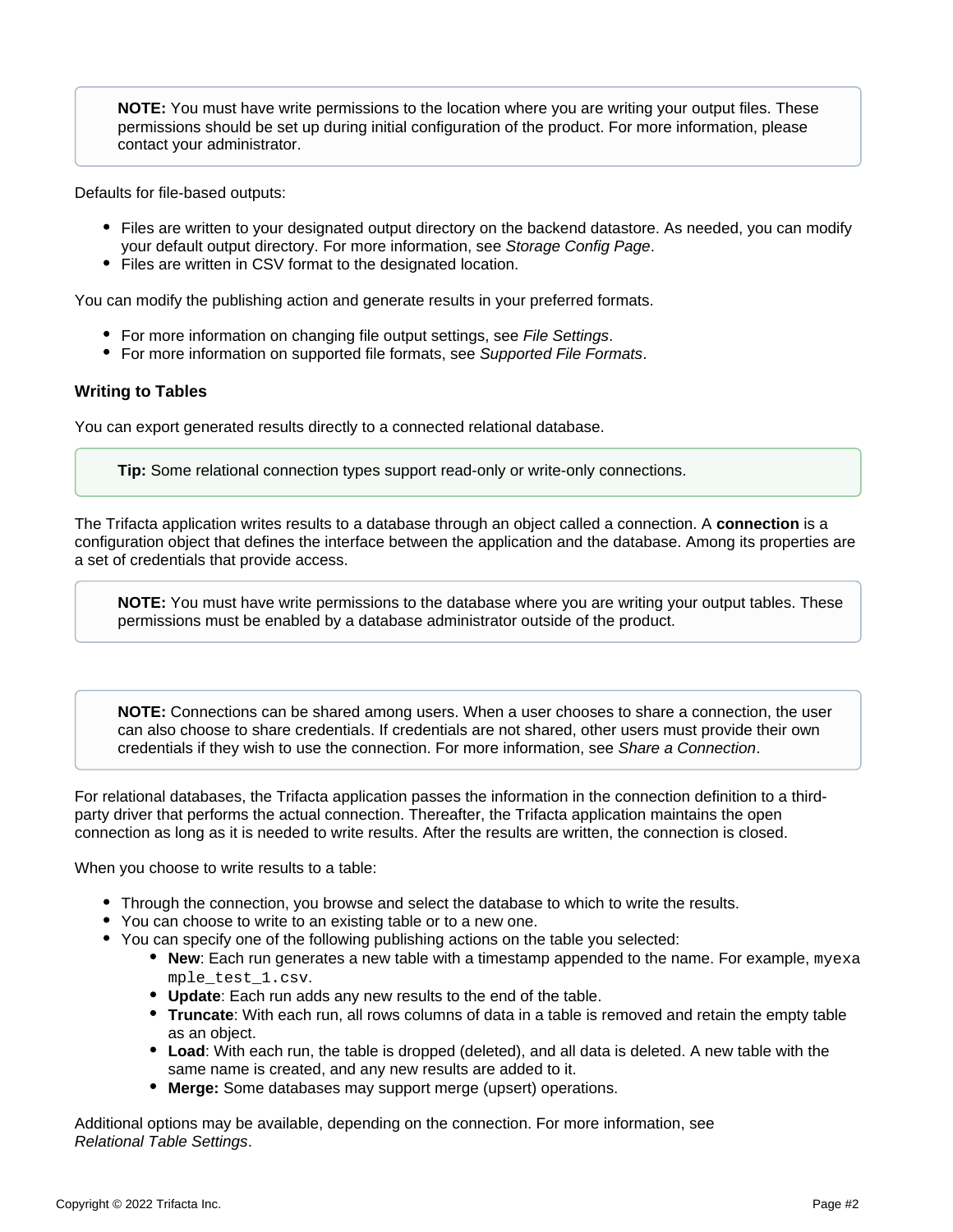# **Parameterized Outputs**

For file-or table-based publishing actions, you can parameterize elements of the output path. You can create parameters for your outputs of the following types:

- **Timestamp:** You can insert the timestamp of when the output was written as part of the path to the output location.
- **Variable:** Variable parameters allow you to insert values that you define as part of the output object.

**Tip:** You can optionally override the values of your variable parameters as part of your job definition.

For more information on parameters, see [Overview of Parameterization](https://docs.trifacta.com/display/AWS/Overview+of+Parameterization).

# <span id="page-2-0"></span>Ad-hoc Publishing

After a job has successfully completed, you can review and download the set of generated outputs and export results. Optionally, you may be able to publish the generated results to a secondary datastore through the Job Details page.

**NOTE:** Additional configuration may be required.

For more information on ad-hoc publishing, see [Publishing Dialog](https://docs.trifacta.com/display/AWS/Publishing+Dialog).

# <span id="page-2-1"></span>Exporting Metadata

In addition to the job results, you can export aspects of the flow definition and other objects that you have created in the Trifacta application. These exports can be useful for:

- Migrating flows to other workspaces
- Archiving data
- Taking snapshots of work in progress

#### <span id="page-2-2"></span>**Export flows**

You can export a flow from application. An exported flow is stored in a ZIP file that contains references to all objects needed to use the flow in another workspace or project. Exported flows can be imported into the same workspace/project or a different one.

**NOTE:** Users of the imported flow must have access to the datasources and specified output locations. If not, these objects must be remapped in the new environment.

For more information, see [Export Flow](https://docs.trifacta.com/display/AWS/Export+Flow).

# <span id="page-2-3"></span>**Export recipes**

You can download a recipe in text form and reuse it in another flows.

#### **Reuse recipes in a different environment**

If you need to reuse a recipe in a different instance of Trifacta , you can do the following:

- Export the entire flow and import it into the new environment. Open the flow in the new environment.
- Convert all steps of a recipe into a macro. Export the macro and then import it into the new environment. For more information, see [Export Macro](https://docs.trifacta.com/display/AWS/Export+Macro).